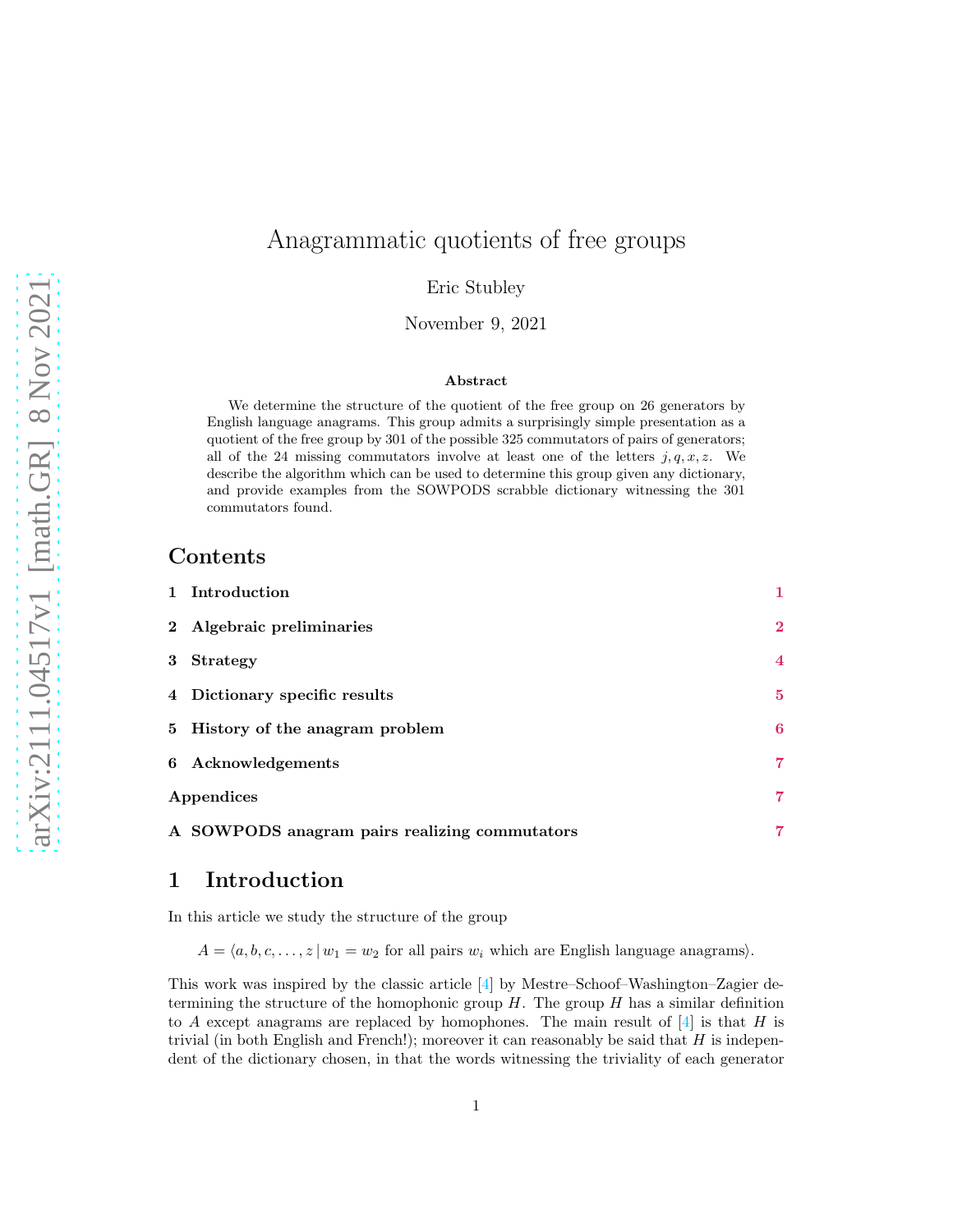should belong to anything calling itself an English language dictionary. A similar study of homophonic groups for German, Korean, and Turkish was carried out in [\[2\]](#page-13-1).

<span id="page-1-1"></span>The group A is not trivial, and is not independent of the dictionary chosen. In the particular case of the SOWPODS scrabble dictionary [\[5\]](#page-13-2), we prove the following.

Theorem 1.1. *The group* A *with respect to the SOWPODS scrabble dictionary is the quotient of the free group on the 26 generators* a, b, ..., z, subject to the relations  $[\alpha, \beta] = 1$ *for each pair of generators except the following 24:*

- *the 6 commutators of each pair of*  $j, q, x, z$ *,*
- *the 5 commutators of*  $j$  *with*  $f, k, l, w, y$ ,
- *the 6 commutators of q with*  $b, f, g, k, w, y$ ,
- *the 3 commutators of*  $x$  *with*  $f, k, v$ ,
- *the* 4 *commutators of* z *with*  $f, k, v, w$ *.*

Notably the relations needed are no more complicated than commutators of the generating letters. This means that  $A$  (with this dictionary) is a right-angled Artin group!

Some commutator relation are directly witnessed by anagram pairs. For example the anagram relation  $able = bale$  is nothing other than the commutator relation  $[a, b] = 1$ . However, not all of the commutator relations in A that appear in theorem [1.1](#page-1-1) are directly obtainable from anagrams in this way. In section [2](#page-1-0) we describe how some anagram relations can be simplified in the presence of commutators, in order that more commutators may be exhibited as coming from anagram relations. Section [3](#page-3-0) describes the algorithm used to search the dictionary for commutators. For the specific case of the SOWPODS scrabble dictionary we discuss our findings in section [4.](#page-4-0) As it turns out the author has a surprising personal connection to the history of the study of the group A, which is recounted in section [5.](#page-5-0) Appendix [A](#page-6-2) collects anagram pairs in the SOWPODS dictionary which exhibit the commutators in A(SOWPODS).

To avoid confusion, we reserve the use of lower case roman characters  $a, b, c, \ldots, z$  in mathematical statements for the generators of our anagrammatic groups. We will use greek characters  $(\alpha, \beta, \ldots)$ , upper case roman characters  $(A, B, \ldots)$ , or roman characters with subscripts  $(a_1, b_2, \ldots)$  for variables.

#### <span id="page-1-0"></span>2 Algebraic preliminaries

We will work throughout this article with the free group  $F_{26}$  with generators  $a, b, \ldots, z$ .

**Definition 2.1.** If we are given a word  $W = a_1 \dots a_n \in F_{26}$  and  $\sigma \in S_n$ , we define  $W_{\sigma}$  to be the word

$$
W_{\sigma} = a_{\sigma(1)} \dots a_{\sigma(n)}.
$$

For two words  $W, W' \in F_{26}$  we say that W and W' are anagrams of one another if  $W' = W_{\sigma}$ for some permutation  $\sigma$ .

**Definition 2.2.** Given a dictionary D which consists of words in the generators  $a, b, \ldots, z$ we define to be  $R(D)$  the normal subgroup generated by all elements  $W_1W_2^{-1}$  where  $W_i \in D$ and  $W_1, W_2$  are anagrams of one another. We say that the relation  $W_1 = W_2$  is in  $R(D)$ if  $W_1W_2^{-1}$  ∈  $R(D)$ . We define the anagram group  $A(D)$  for the dictionary D to be the quotient  $A(D) = F_{26}/R(D)$ .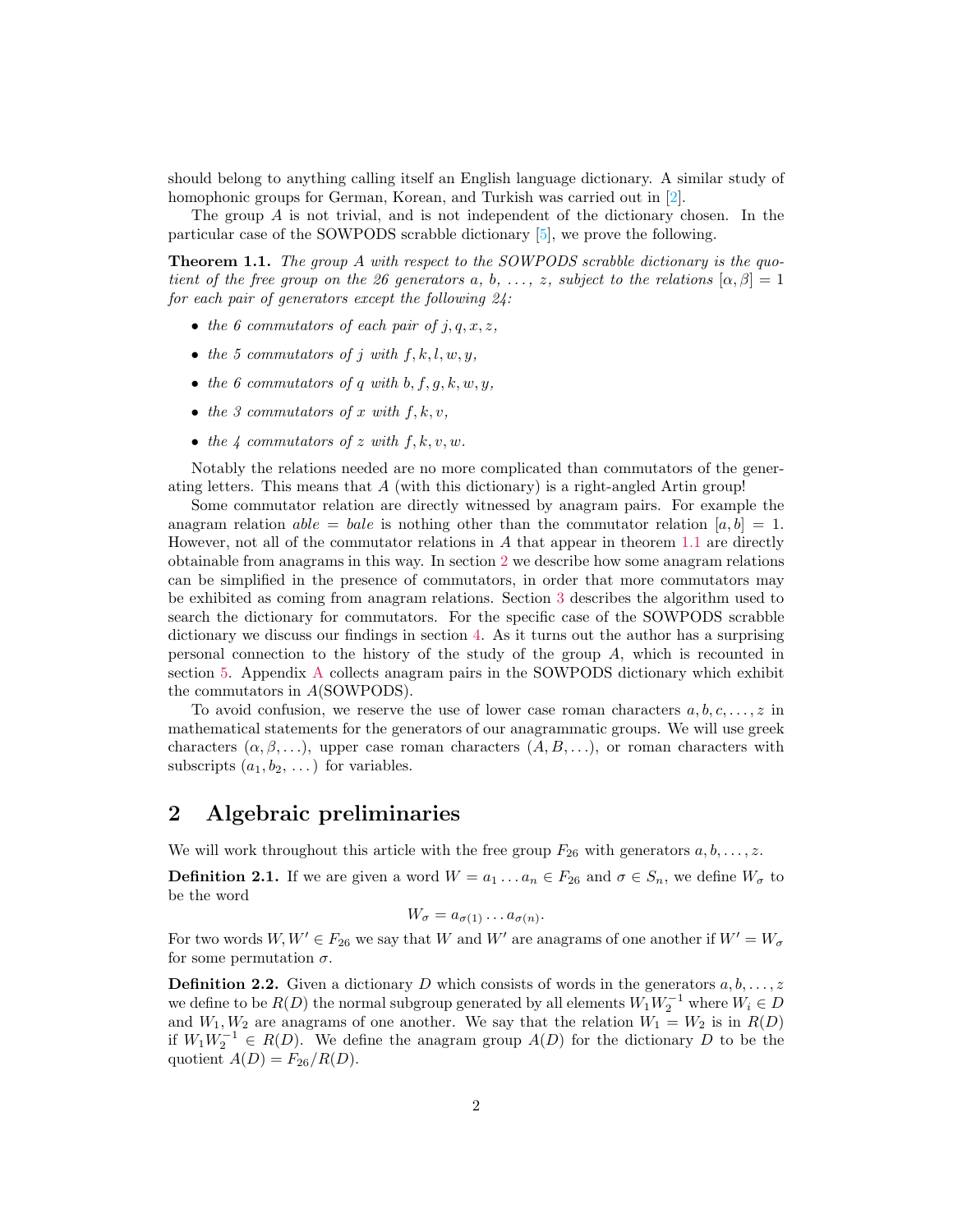The following lemma shows that the "smallest" we can expect  $A(D)$  to be is  $\mathbb{Z}^{26}$ . This is perhaps clear if we think about the fact that two words are anagrams if and only if they are written with the same multiset of letters, which is precisely what  $\mathbb{Z}^{26}$  counts. Nonetheless we provide an explicit proof by computations with commutators to get used to thinking about commutators in an anagrammatic context.

**Lemma 2.3.** For any dictionary D, the abelianization map  $F_{26} \rightarrow \mathbb{Z}^{26}$  factors through A(D)*.*

*Proof.* To show that  $A(D)$  is intermediate between  $F_{26}$  and  $\mathbb{Z}^{26}$ , it suffices to show that  $R(D) \subseteq [F_{26}, F_{26}]$ . Since the commutator subgroup is normal, it suffices to show that any anagram relation  $W = W'$  of  $R(D)$  is in  $[F_{26}, F_{26}]$ .

Suppose that  $\sigma$  is the permutation with  $W' = W_{\sigma}$ . If we write  $\sigma = \prod_{i=1}^{k} \tau_i$  as a product of transpositions, we see that

$$
WW_{\sigma}^{-1} = (WW_{\tau_1}^{-1})(W_{\tau_1}W_{\tau_1\tau_2}^{-1})\dots(W_{\tau_1\dots\tau_{k-1}}W_{\sigma}^{-1}).
$$

From this it suffices to show that  $WW_{\tau}^{-1}$  is in the commutator subgroup of  $F_{26}$  for any transposition  $\tau$ . Write

$$
W = s_1 \alpha s_2 \beta s_3 \qquad \qquad W_\tau = s_1 \beta s_2 \alpha s_3.
$$

Then we have that

$$
WW_{\tau}^{-1} = s_1 \alpha s_2 \beta s_3 s_3^{-1} \alpha^{-1} s_2^{-1} \beta^{-1} s_1^{-1}
$$
  
=  $s_1 (\alpha s_2 \beta \alpha^{-1} s_2^{-1} \beta^{-1}) s_1^{-1}$   
=  $s_1 (\alpha s_2 \beta \alpha^{-1} (\beta^{-1} s_2^{-1} s_2 \beta) s_2^{-1} \beta^{-1}) s_1^{-1}$   
=  $s_1 (\alpha s_2 \beta \alpha^{-1} (s_2 \beta)^{-1} s_2 \beta s_2^{-1} \beta^{-1}) s_1^{-1}$   
=  $s_1 [\alpha, s_2 \beta] [s_2, \beta] s_1^{-1}.$ 

Since the commutator subgroup is normal, this computation shows that  $WW_\tau^{-1}$  is in  $[F_{26}, F_{26}]$ . So by our previous logic we see that any anagram relation  $W = W_{\sigma}$  is in  $[F_{26}, F_{26}].$  $\Box$ 

The next lemma shows how we can reduce the relations in  $R(D)$  to a simpler form. The principle is to use commutators of generators that we know to be in  $R(D)$  in order to remove letters from a given anagram relation.

<span id="page-2-0"></span>**Lemma 2.4.** Suppose the  $W_1 = W_2$  is a relation in  $R(D)$  where  $W_1, W_2$  are anagrams, *and that*  $\alpha$  *is a character appearing in the*  $W_i$ *. If we have*  $[\alpha, \beta] \in R(D)$  *for all letters*  $\beta$ *appearing in the*  $W_i$  *and we denote by*  $\hat{W}$  *the word* W *with all instances of the character*  $\alpha$ *removed, we have that the relation*  $\hat{W}_1 = \hat{W}_2$  *is in R(D)*.

*Proof.* If we have that  $[\alpha, \beta] \in R(D)$  for each character used in the  $W_i$ , then  $[\alpha, S] \in R(D)$ for any string S made using those letters (and similarly for any commutator of  $\alpha^{\pm 1}$ ,  $S^{\pm 1}$ ). In particular if we write  $W_1 = S_1 \alpha S_2$ , then we see that

$$
\begin{aligned} [\alpha,S_1]W_1W_2^{-1} &= \alpha S_1\alpha^{-1}S_1^{-1}S_1\alpha S_2W_2^{-1} \\ &= \alpha S_1S_2W_2^{-1} \end{aligned}
$$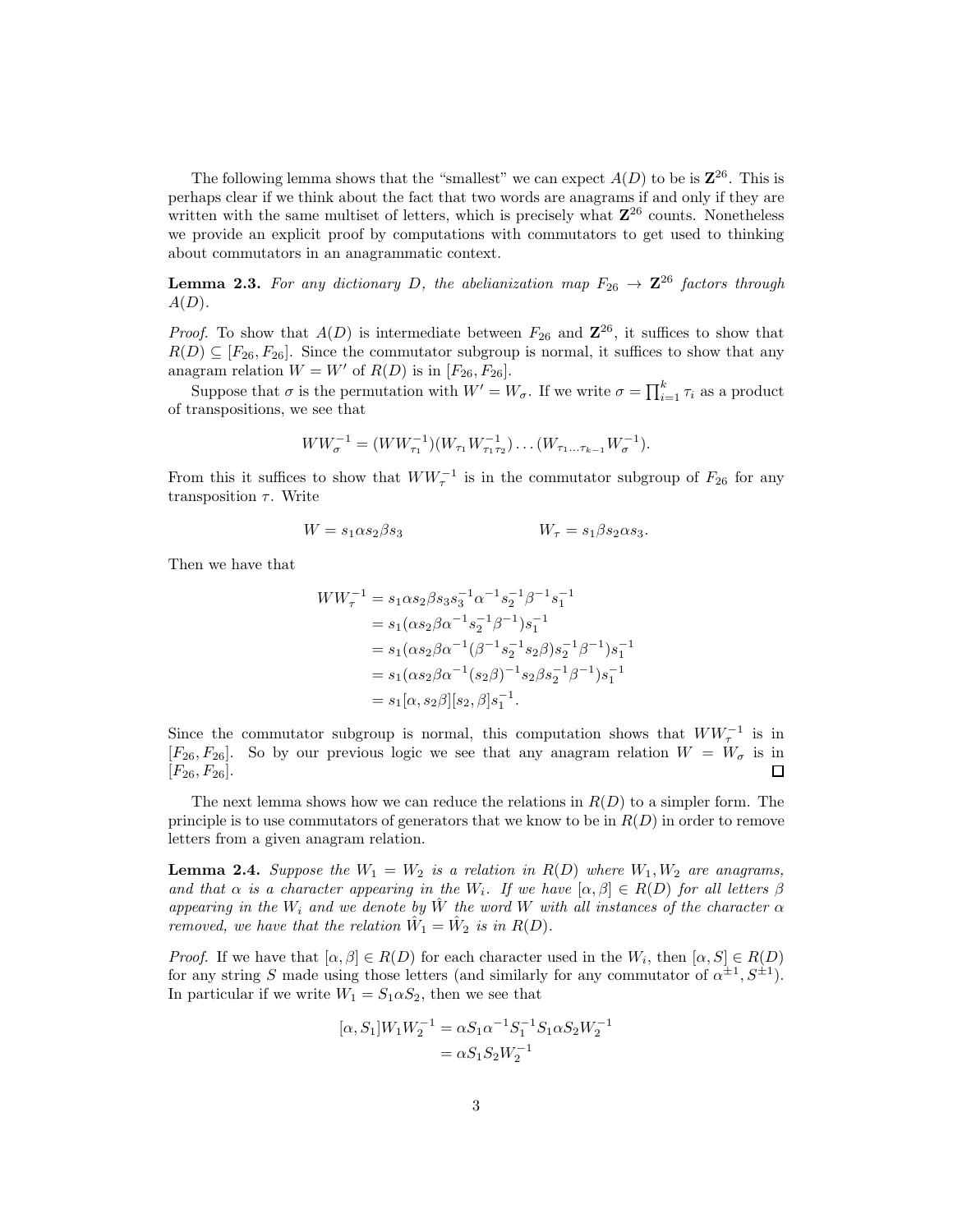is in  $R(D)$ . Repeat this construction to move all instances of  $\alpha$  to the start of  $W_1$ , and similarly move all instances of  $\alpha^{-1}$  to the end of  $W_2^{-1}$ . We'll be left with the relation  $\alpha^k \hat{W}_1 \hat{W}_2^{-1} \alpha^{-k} \in R(D)$ , noting that since  $W_1$  and  $W_2$  are anagrams  $\alpha$  will appear the same number k times in each. Since  $R(D)$  is normal, we thus have that the relation  $\hat{W}_1 = \hat{W}_2$  is in  $R(D)$ , and moreover  $\hat{W}_1$  and  $\hat{W}_2$  are anagrams although they may not be words in the dictionary D.  $\Box$ 

<span id="page-3-1"></span>The following consequence of lemma [2.4](#page-2-0) describes how new relations can be generated once commutators have been found.

**Corollary 2.5.** Suppose that we have relations  $W_1 = W_2$ ,  $W_3 = W_4$  in  $R(D)$ , and that after *some applications of lemma [2.4](#page-2-0) these relations become*  $\hat{W}_1 = \hat{W}_2$ ,  $\hat{W}_3 = \hat{W}_4$ . If  $\hat{W}_2 = \hat{W}_3$ , *then the relation*  $\hat{W}_1 = \hat{W}_4$  *is in*  $R(D)$ *.* 

*Proof.* Immediate from multiplying  $\hat{W}_1 \hat{W}_2^{-1}$  with  $\hat{W}_3 \hat{W}_4^{-1}$ .

#### <span id="page-3-0"></span>3 Strategy

We describe the strategy that we use in our quest to simplify the presentation of  $A(D)$ . The basic idea is to iteratively look for commutator relations from our anagrams and then use those relations to reduce and combine our set of anagram relations as in lemma [2.4](#page-2-0) and corollary [2.5](#page-3-1) in the hope of finding more commutators.

**Definition 3.1.** We say an pair of words  $W_1, W_2$  is an admissible pair if they are anagrams of each other and they are of the form

$$
W_1 = s_1 \alpha \beta s_2 \qquad \qquad W_2 = s_1 \beta \alpha s_2
$$

for strings  $s_1, s_2$  and letters  $\alpha, \beta$ . Note that if  $W_1, W_2$  are an admissible pair, the relation  $W_1W_2^{-1}$  is a conjugate of the commutator  $[\alpha, \beta]$ .

Step 1: this step is consists of setting up the main data structure we work with. For each set of anagrams in D having the same image  $\gamma$  in  $\mathbb{Z}^{26}$  (we refer to this image as the "letter count" of a word), create a complete graph with vertices the words with that letter count. We think of the edge connecting words  $W_1$  and  $W_2$  as the relation  $W_1 = W_2$ . We call these graphs the "anagraphs" (a portmanteau of anagram and graph, not to be confused with [\[1\]](#page-13-3)).

Step 2: search through all the anagraphs we have for any admissible pairs and add them to a running list of known commutators.

Step 3: using the admissible pairs found in the previous step, we reduce and combine our anagraphs using lemma [2.4](#page-2-0) and corollary [2.5.](#page-3-1) Each anagraph  $G<sub>\gamma</sub>$  corresponds to a word count  $\gamma$  in  $\mathbb{Z}^{26}$ . If a letter appears in  $\gamma$  and our list of admissible pairs tells us that that letter commutes with all others in  $\gamma$ , then we remove that letter from  $\gamma$  and from all the vertices of  $G_\gamma$ . We let  $\gamma'$  be and  $G_{\gamma'}$  be the letter count and graph obtained by performing this reduction for each letter of  $\gamma$ .

This may have the effect of combining two or more anagraphs as in corollary [2.5,](#page-3-1) since letter counts  $\gamma_1 \neq \gamma_2$  may reduce such that  $\gamma_1' = \gamma_2'$ . When this happens we identify the anagraphs  $G_{\gamma'_1}$  and  $G_{\gamma'_2}$ , identifying those vertices which have reduced to the same string as in corollary [2.5.](#page-3-1) In general the reduced anagraphs may end up with several connected

 $\Box$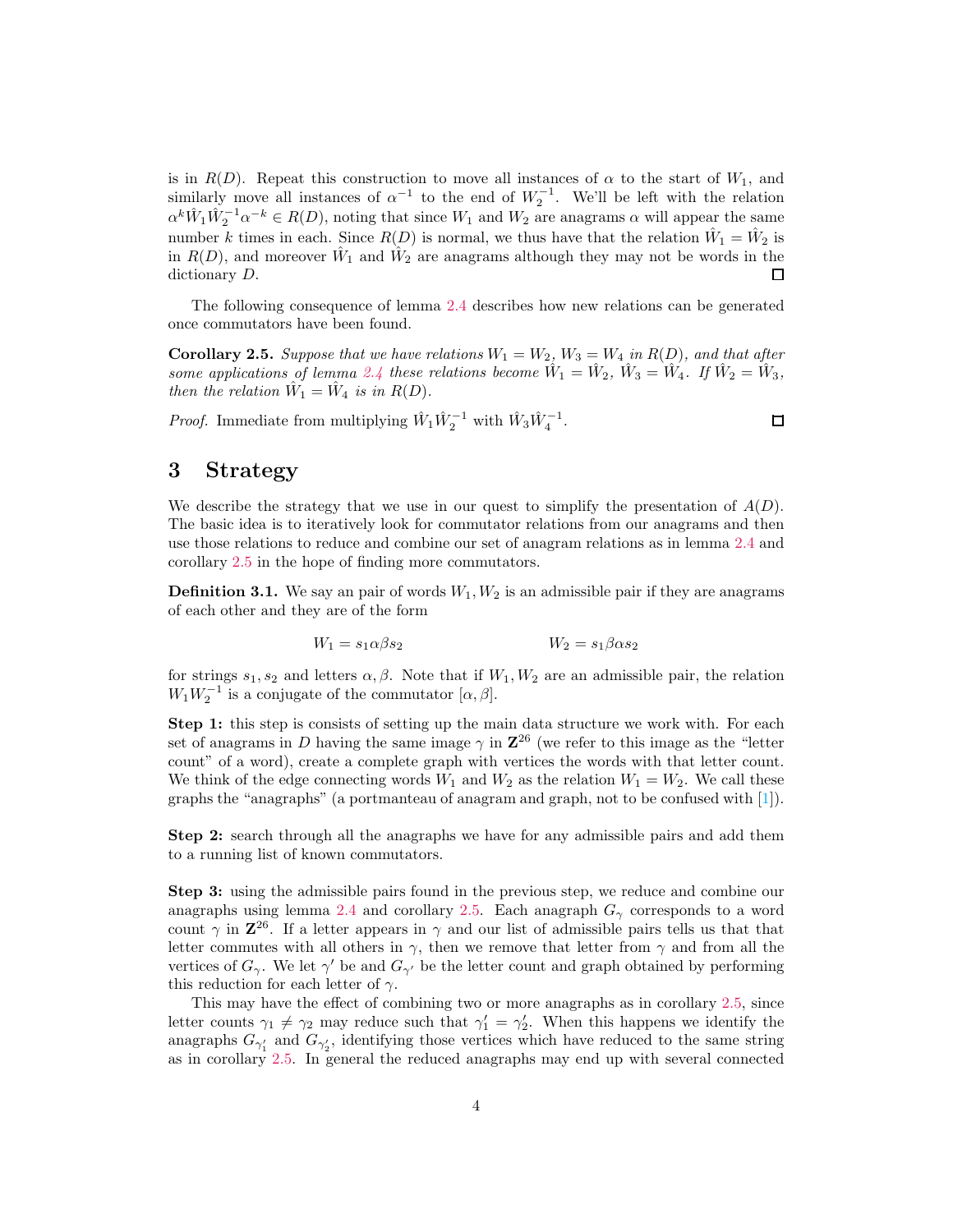components; we always add in edges to ensure that each connected component is complete, which is simply ensuring the transitivity of equality for the group relations as encoded in the anagraphs.

Step 4: return to step 2 and repeat until no new admissible pairs are found and no more reduction of anagraphs occurs.

Step 5: manually treat the remaining relations.

Note that this procedure is not guaranteed to produce useful results; for example with a particularly small dictionary it could be the case that no commutators are found in the second step. With reasonable English language dictionaries fewer than 10 repetitions of the commutator finding and reduction steps are needed, and the resulting list of a few hundred words can easily be dispatched as most provide no new information.

A Sagemath [\[6](#page-13-4)] program written to carry out steps 1 through 4 of this strategy is available through the author's website and GitHub page.

#### <span id="page-4-0"></span>4 Dictionary specific results

We now describe the anagram group  $A(D)$  in the specific case that D is the SOWPODS scrabble word list [\[5\]](#page-13-2).

Theorem 4.1. *The group* A(SOWPODS) *has presentation*

 $\langle a, b, \ldots, z \rangle$  all commutators of a pair of generators except the 24 listed below)

*where the missing commutators are:*

- *the 6 commutators of each pair of*  $j, q, x, z$
- *the 5 commutators of*  $j$  *with*  $f, k, l, w, y$
- *the 6 commutators of q with*  $b, f, g, k, w, y$
- *the 3 commutators of* x *with*  $f, k, v$
- *the 4 commutators of*  $z$  *with*  $f, k, v, w$

*Proof.* Let N be the normal closure of the set of commutators described in the theorem statement. We want to show that  $N = R(SOWPODS)$ .

To show that  $N \subseteq R(SOWPODS)$  we must exhibit anagram pairs from the SOWPODS dictionary which realize each of the  $301 = 325 - 24$  commutators which generate N. The algorithmic steps of the strategy outlined in section [3](#page-3-0) realizes 271 of the 325 possible commutators of generators. All commutators not found contain at least one of the letters  $j, q, x, z$ . The missing commutators are:

- the 24 exceptional commutators in the theorem statement,
- all commutators involving the letter j except  $[j, a]$ ,  $[j, c]$ , and  $[j, r]$ ,
- all commutators involving the letter  $q$ .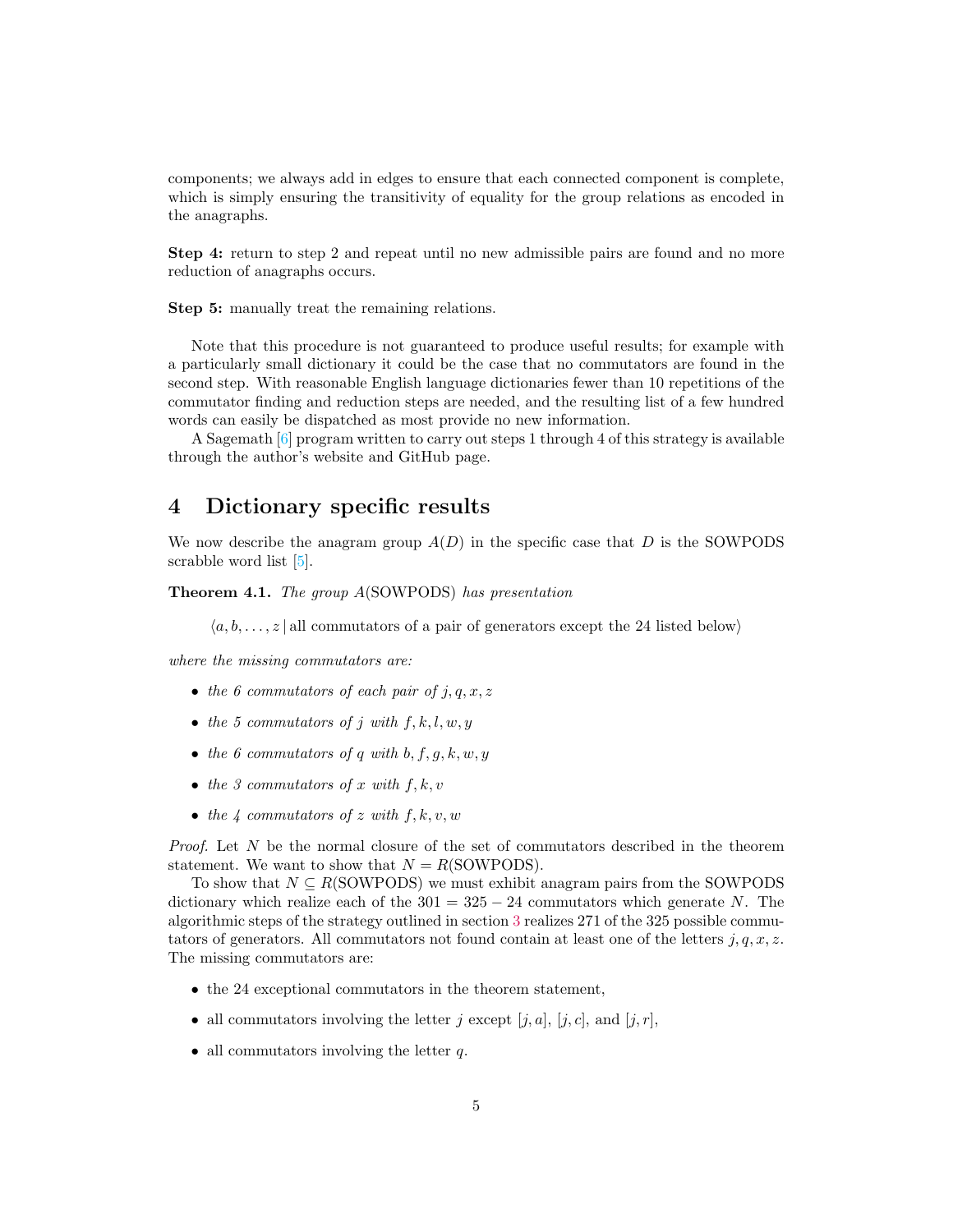There are 220 remaining letter counts which are left after the algorithm of section [3](#page-3-0) terminates. Of these none contain the character x, and only two contain the character z. Those containing z (quartziest  $=$  quartzites and quartzose  $=$  quatorzes) yield no new information, as they are implied by the known commutators: at this point we know that  $e, i, s, t$ commute with one another which implies the first relation, and we know that  $e, o, r, s, t, z$ commute which implies the second relation. The remaining 218 letter counts each contain either j or  $q$ , and none contains both. Many of these provide no new relation, for example quickest = quickset is already implied by our knowledge that  $e, s, t$  commute. Using the 271 commutators we have already established, the other 30 commutators which are not listed as the 24 exceptional ones in the theorem statement are found among the remaining anagram groupings, bringing the total list of commutators found to  $301 = 325 - 24$ . See appendix [A](#page-6-2) for anagram pairs which realize each of these 301 commutators.

To show that  $N \supseteq R(SOWPODS)$  we must show that every anagram pair from the SOWPODS dictionary is implied by the relations in  $N$ . Our algorithm verifies this for most of the anagrams in the dictionary, as any anagram which reduces to the trivial word after iterations of the second and third steps of the algorithm is implied by the relations in N. For the remaining 220 letter counts left after the algorithm terminates, one verifies manually that all are implied by the commutators in N.  $\Box$ 

*Remark* 4.2. Notably the relations in  $R(D)$  are generated only by commutators of generators and not any more involved relations, making A(SOWPODS) a right-angled Artin group. *Remark* 4.3. One consequence of the fact that  $N \supseteq R(SOWPODS)$  is that if  $[\alpha, \beta]$  is one of the 24 exceptional commutators which do not appear in  $N$ , then all SOWPODS anagrams containing both the characters  $\alpha$  and  $\beta$  have the same pattern of  $\alpha$  and  $\beta$  appearing. So for example there is no anagram pair  $W_1, W_2$  in the SOWPODS dictionary where  $W_1$  contains a j and then an x, while  $W_2$  contains an x and then a j. So in a sense A(SOWPODS) is maximally abelian, in that any commutator which could possibly arise from anagrams in the SOWPODS dictionary does arise.

#### <span id="page-5-0"></span>5 History of the anagram problem

This work was undertaken by the author while he was a graduate student at the University of Chicago, primarily in the spring of 2017. As it turns out, there is a long and storied history of grad students at the University of Chicago studying anagrammatic groups, stretching back at least to the 1970s. While following up on references from the article  $[4]$ , the author stumbled across  $[3]$ . The article  $[3]$  is an account of several whimsical math problems studied by a group of grad students at the University of Chicago in the 1970s. Apparently there was at that time a tradition of grad students attempting to determine the structure of the group A by hand, with generations of student work being logged in a large paper chart posted on the fourth floor of the mathematics building. Without computer assistance, several letters had been shown to be in the center of the group, and anagrams exhibiting many of the possible commutator pairs had been filled in on the chart.

The author only learned of this surprising connection in the spring of 2020, at which point the COVID-19 pandemic was in full force. The author has confirmed that the paper chart mentioned in [\[3\]](#page-13-5) was still in existence until at the least the early 1990s. Unfortunately, the closure of the department due to the COVID-19 pandemic and the author's subsequent graduation from the University of Chicago prevented a thorough archaeological exploration of Eckhart Hall to determine if the paper chart has since been lost.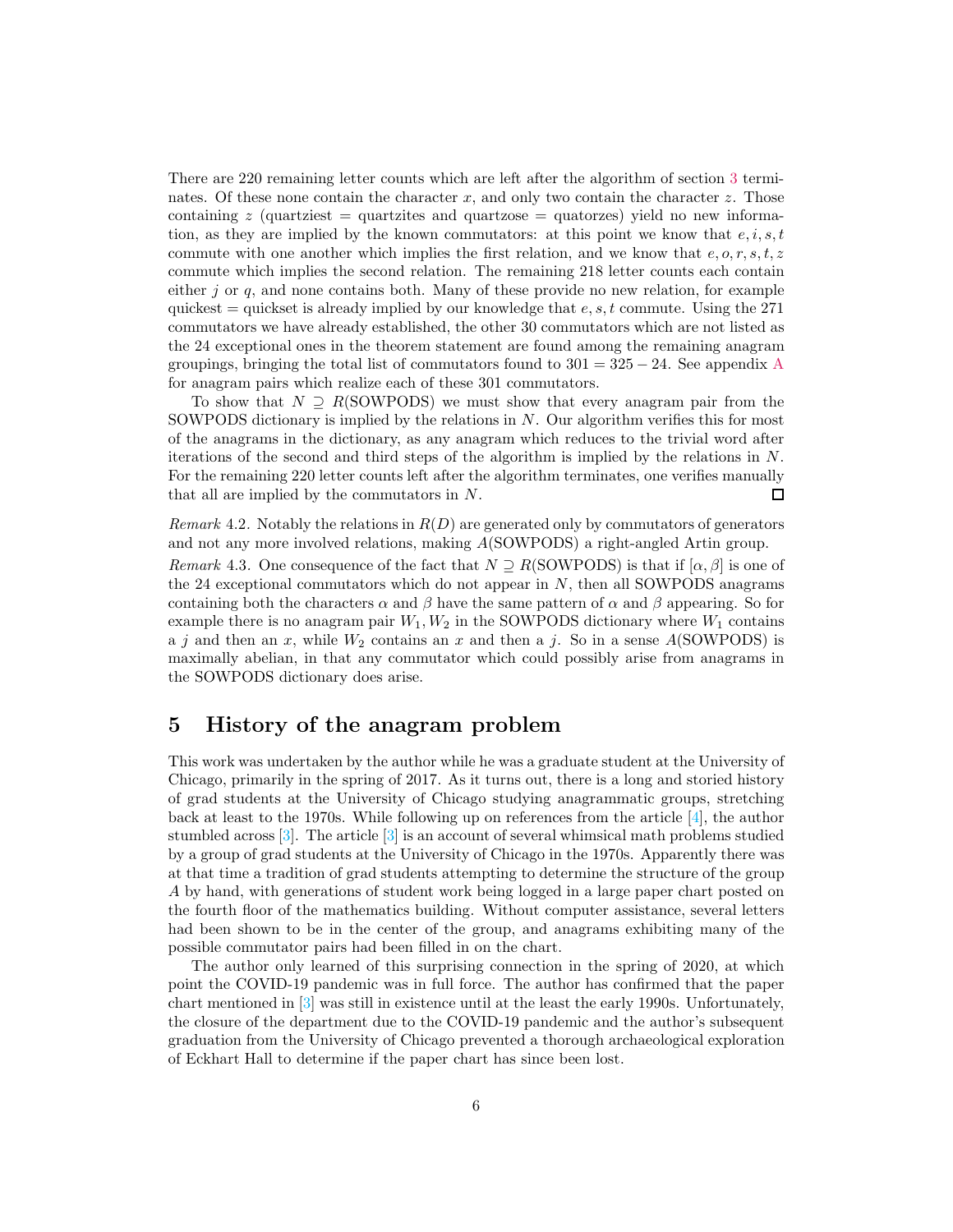### <span id="page-6-0"></span>6 Acknowledgements

The author wishes to thank the UChicago crossword crew for encouraging this project, the UChicago pizza seminar for providing a forum where this research was first presented, and the Canada/USA Mathcamp 2020 class "Grammatical group generation" for trying to actually learn some math from this project.

## <span id="page-6-2"></span><span id="page-6-1"></span>A SOWPODS anagram pairs realizing commutators

Our algorithm takes 5 iterations to terminate on the SOWPODS dictionary. See table [1](#page-6-3) for an overview of how many commutators are found at each step of the algorithm.

| Iteration | Number of anagraphs | Total number of commutators found |
|-----------|---------------------|-----------------------------------|
|           | 21640               | 123                               |
|           | 8992                | 235                               |
|           | 405                 | 266                               |
|           | 226                 | 271                               |
|           | າາດ                 | 271                               |

<span id="page-6-3"></span>

| Table 1: Progress of algorithm on SOWPODS dictionary |  |  |  |
|------------------------------------------------------|--|--|--|
|------------------------------------------------------|--|--|--|

<span id="page-6-4"></span>For each of the 301 commutator relations in our presentation of A(SOWPODS), table [2](#page-6-4) provides an anagram pair realizing that commutator, sorted by which iteration of the strategy they are found at and then lexicographically by  $(\alpha, \beta)$ . Note that commutators from previous rounds are used in extracting a commutator from an anagram pair in round 2 and onwards.

| Iteration found | $\alpha$     | β            | $w_1$                | $w_2$ |
|-----------------|--------------|--------------|----------------------|-------|
| 1               | $\mathbf{a}$ | b            | able                 | bale  |
| 1               | $\mathbf a$  | $\mathbf c$  | acre                 | care  |
| 1               | $\mathbf{a}$ | d            | add                  | dad   |
| 1               | $\mathbf a$  | $\mathbf e$  | tael                 | teal  |
| 1               | $\mathbf a$  | f            | $\operatorname{aft}$ | fat   |
| 1               | a            | g            | agin                 | gain  |
| 1               | $\mathbf{a}$ | h            | $_{\rm ah}$          | ha    |
| 1               | $\mathbf{a}$ | $\mathbf{i}$ | chai                 | chia  |
| 1               | $\mathbf{a}$ | j            | ajwan                | jawan |
| 1               | $\mathbf{a}$ | k            | oaky                 | okay  |
| 1               | $\mathbf{a}$ | 1            | alps                 | laps  |
| 1               | $\mathbf a$  | m            | am                   | ma    |
| 1               | $\mathbf{a}$ | $\mathbf n$  | an                   | na    |
| 1               | $\mathbf{a}$ | $\mathbf O$  | gaol                 | goal  |
| 1               | a            | р            | apt                  | pat   |
| 1               | $\mathbf{a}$ | r            | arm                  | ram   |
| 1               | $\mathbf a$  | S            | asp                  | sap   |

Table 2: Anagrams pairs  $(w_1, w_2)$  exhibiting the 301 commutator relations  $[\alpha, \beta]$  in our presentation of the anagram group.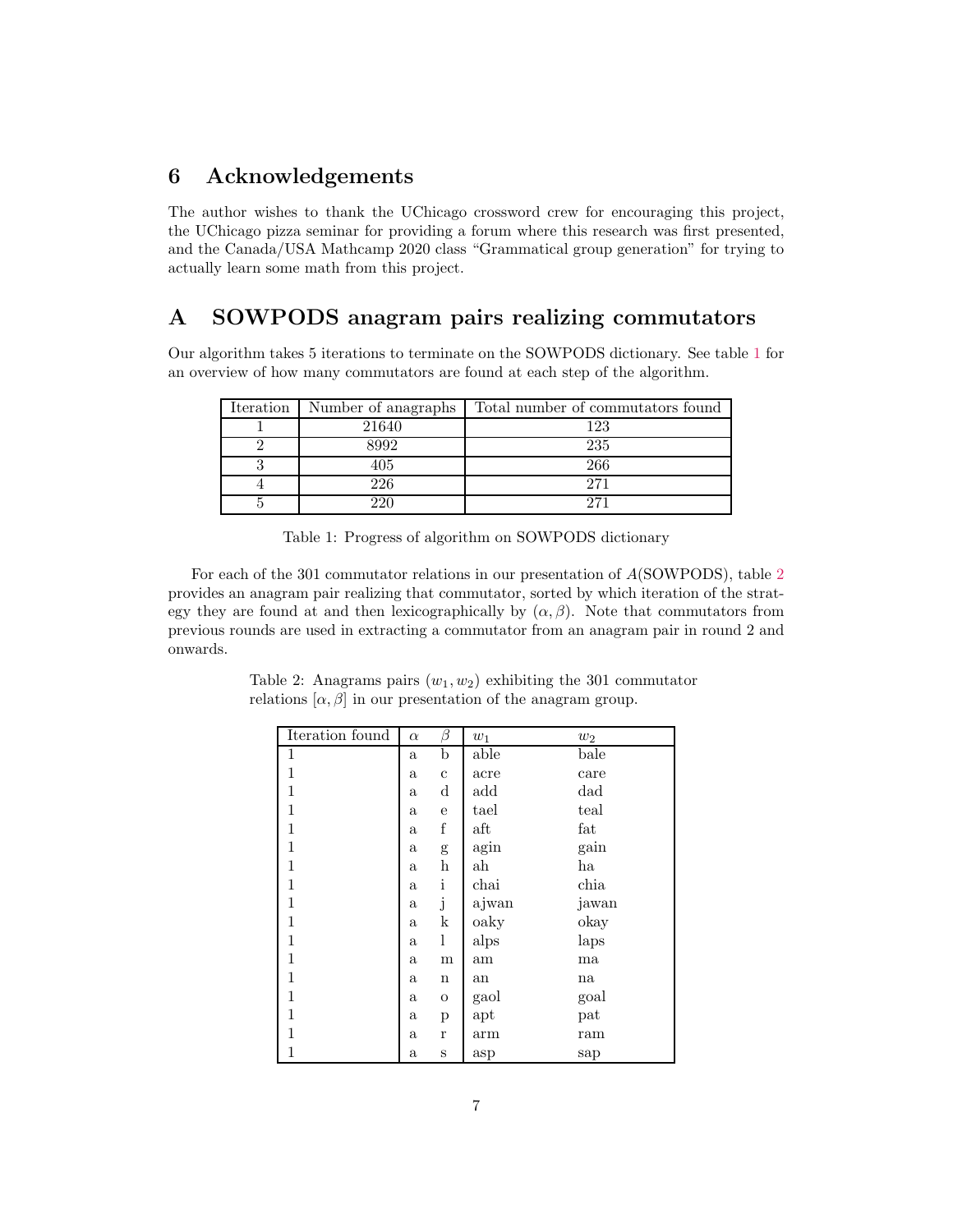| Iteration found | $\alpha$     | β                         | $w_1$                 | $w_2$    |
|-----------------|--------------|---------------------------|-----------------------|----------|
| 1               | $\mathbf{a}$ | t                         | eat                   | eta      |
| $\mathbf 1$     | $\mathbf{a}$ | u                         | daud                  | duad     |
| $\mathbf{1}$    | a            | $\mathbf V$               | ave                   | vae      |
| $\mathbf 1$     | a            | W                         | awn                   | wan      |
| $\mathbf 1$     | a            | Х                         | coax                  | $\cos a$ |
| $\mathbf 1$     | a            | у                         | aye                   | yae      |
| $\mathbf 1$     | $\mathbf{a}$ | Ζ                         | diazin                | dizain   |
| $\mathbf 1$     | b            | $\mathbf{i}$              | carbies               | caribes  |
| $\mathbf 1$     | b            | 1                         | able                  | albe     |
| $\mathbf{1}$    | b            | $\overline{O}$            | bool                  | obol     |
| $\mathbf{1}$    | b            | $\bf r$                   | dobra                 | dorba    |
| $\mathbf{1}$    | $\mathbf c$  | $\mathbf{i}$              | cion                  | icon     |
| $\mathbf{1}$    | $\mathbf c$  | $\mathbf n$               | acne                  | ance     |
| $\mathbf{1}$    | $\mathbf c$  | $\mathbf O$               | cotan                 | octan    |
| $\mathbf{1}$    | $\mathbf c$  | r                         | acred                 | arced    |
| $\mathbf{1}$    | $\mathbf c$  | S                         | panics                | panisc   |
| $\mathbf{1}$    | $\mathbf c$  | у                         | scye                  | syce     |
| $\mathbf{1}$    | $\mathbf d$  | $\mathbf e$               | hide                  | hied     |
| $\mathbf{1}$    | $\mathbf d$  | g                         | radge                 | ragde    |
| $\mathbf{1}$    | $\mathbf d$  | $\mathbf{i}$              | di                    | id       |
| $\mathbf{1}$    | $\mathbf d$  | $\mathbf{l}$              | badly                 | baldy    |
| $\mathbf{1}$    | $\mathbf d$  | $\overline{O}$            | door                  | odor     |
| $\mathbf{1}$    | $\mathbf d$  | $\bf r$                   | padri                 | pardi    |
| $\mathbf{1}$    | $\mathbf d$  | u                         | duo                   | udo      |
| $\mathbf{1}$    | e            | $\rm f$                   | $\operatorname{fief}$ | fife     |
| $\mathbf{1}$    | e            | g                         | ego                   | geo      |
| $\mathbf{1}$    | e            | $\boldsymbol{\mathrm{h}}$ | $_{\rm eh}$           | he       |
| $\mathbf{1}$    | e            | $\mathbf{i}$              | lei                   | lie      |
| $\mathbf{1}$    | e            | $\mathbf k$               | eek                   | eke      |
| $\mathbf{1}$    | e            | $\mathbf{l}$              | angel                 | angle    |
| $\mathbf{1}$    | e            | m                         | em                    | me       |
| $\mathbf{1}$    | e            | $\mathbf n$               | fiend                 | fined    |
| $\mathbf{1}$    | e            | $\mathbf O$               | reo                   | roe      |
| $\mathbf{1}$    | е            | p                         | creep                 | crepe    |
| $\mathbf{1}$    | е            | r                         | tier                  | tire     |
| $\mathbf{1}$    | e            | S                         | cures                 | curse    |
| $\,1$           | е            | t                         | eta                   | tea      |
| $\,1$           | е            | u                         | deus                  | dues     |
| $\overline{1}$  | е            | $\rm V$                   | evil                  | veil     |
| $\mathbf{1}$    | е            | W                         | ewe                   | wee      |
| $\mathbf{1}$    | е            | $\mathbf y$               | ley                   | lye      |
| $\mathbf{1}$    | е            | Z                         | meze                  | mzee     |
| $\overline{1}$  | $\rm f$      | $\mathbf{i}$              | $\operatorname{defi}$ | deif     |
| $\overline{1}$  | $\mathbf{g}$ | $\rm i$                   | algin                 | align    |
| $\overline{1}$  | g            | $\mathbf k$               | gingko                | ginkgo   |
| $\overline{1}$  | g            | l                         | bugle                 | bulge    |
| $\mathbf{1}$    | g            | $\bf n$                   | sign                  | sing     |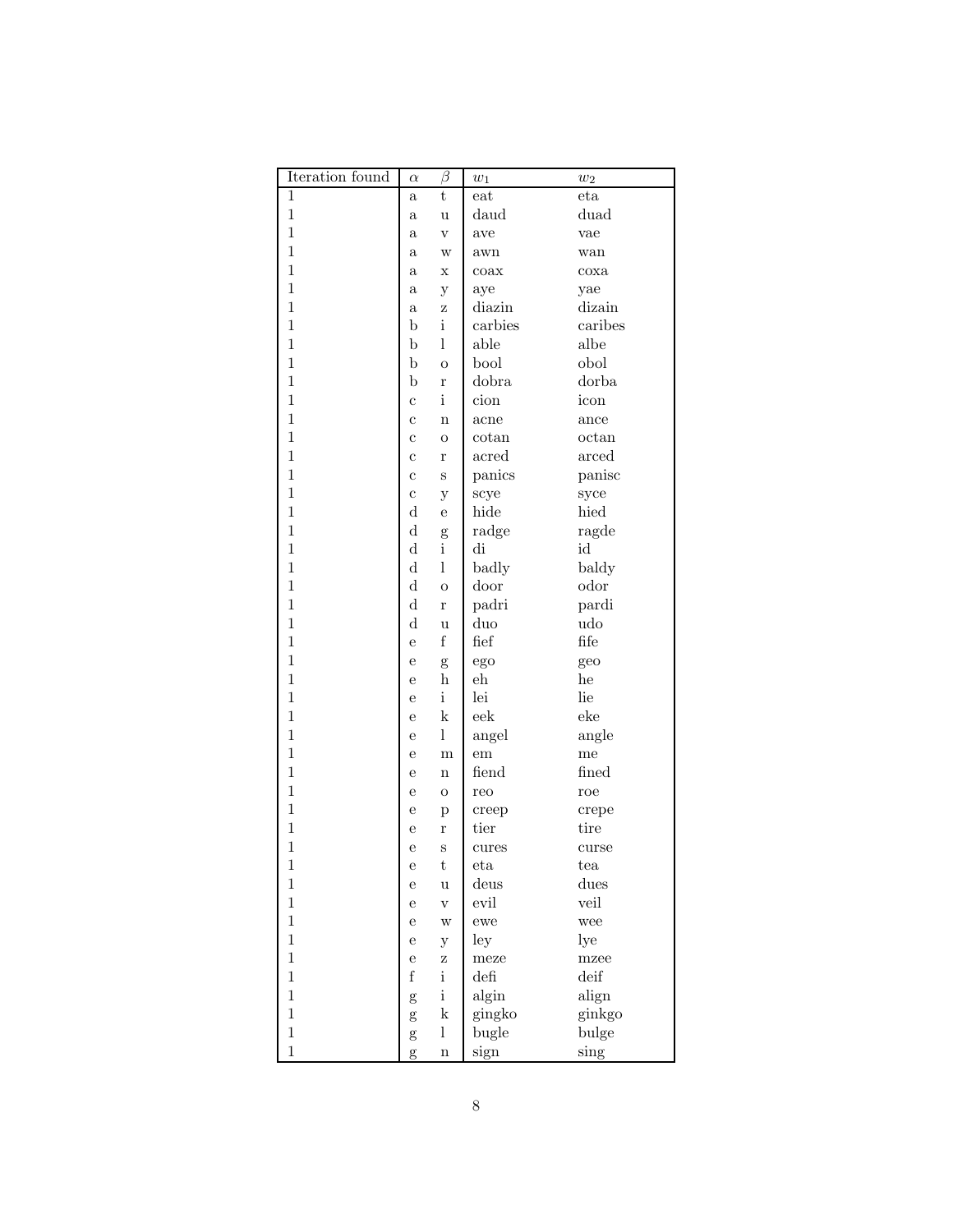| Iteration found | $\alpha$     | $\beta$                 | $w_1$           | $w_2$        |
|-----------------|--------------|-------------------------|-----------------|--------------|
| 1               | g            | O                       | gore            | ogre         |
| $\mathbf 1$     | g            | r                       | segreant        | sergeant     |
| $\mathbf 1$     | g            | u                       | rogue           | rouge        |
| $\mathbf 1$     | g            | у                       | bogy            | boyg         |
| $\mathbf 1$     | h            | $\overline{O}$          | hom             | ohm          |
| $\mathbf{1}$    | h            | S                       | $_{\rm abs}$    | ash          |
| $\mathbf 1$     | h            | $\mathbf t$             | $b$ aht         | bath         |
| $\mathbf{1}$    | $\mathbf{i}$ | k                       | sik             | ski          |
| $\mathbf{1}$    | $\mathbf{i}$ | 1                       | gild            | glid         |
| $\mathbf{1}$    | $\mathbf{i}$ | m                       | $\dim$          | ami          |
| $\mathbf{1}$    | $\mathbf{i}$ | $\mathbf n$             | intro           | nitro        |
| $\mathbf{1}$    | $\mathbf{i}$ | $\overline{O}$          | viola           | voila        |
| $\mathbf{1}$    | $\mathbf{i}$ | p                       | sipe            | spie         |
| $\mathbf{1}$    | $\mathbf{i}$ | r                       | gird            | grid         |
| $\mathbf{1}$    | $\mathbf{i}$ | S                       | is              | si           |
| $\mathbf{1}$    | $\mathbf{i}$ | t                       | its             | tis          |
| $\mathbf{1}$    | $\mathbf{i}$ | $\overline{\mathbf{V}}$ | waiver          | wavier       |
| $\mathbf{1}$    | $\mathbf{i}$ | $\mathbf x$             | deixes          | dexies       |
| $\mathbf{1}$    | $\mathbf k$  | $\overline{O}$          | kora            | okra         |
| $\mathbf{1}$    | $\mathbf k$  | r                       | chakra          | charka       |
| $\mathbf{1}$    | $\mathbf k$  | S                       | flaks           | flask        |
| $\mathbf{1}$    | $\mathbf k$  | u                       | kue             | uke          |
| $\mathbf{1}$    | $\mathbf k$  | y                       | skyer           | syker        |
| $\mathbf{1}$    | $\mathbf{l}$ | m                       | alma            | amla         |
| $\mathbf{1}$    | $\mathbf{l}$ | $\mathbf n$             | alnage          | anlage       |
| $\mathbf{1}$    | $\mathbf{l}$ | $\overline{O}$          | $_{\rm{cloud}}$ | cold         |
| $\mathbf{1}$    | $\mathbf{l}$ | S                       | pulse           | pusle        |
| $\mathbf{1}$    | $\mathbf{l}$ | t                       | tilted          | titled       |
| $\mathbf{1}$    | $\mathbf{l}$ | u                       | luna            | ulna         |
| $\mathbf{1}$    | $\mathbf{l}$ | $\bar{V}$               | delving         | devling      |
| $\mathbf{1}$    | 1            | у                       | idly            | idyl         |
| $\mathbf{1}$    | m            | O                       | moit            | omit         |
| $\mathbf 1$     | m            | S                       | prims           | prism        |
| $\mathbf 1$     | m            | u                       | mu              | um           |
| $\mathbf 1$     | n            | O                       | mono            | moon         |
| $\mathbf{1}$    | $\mathbf n$  | r                       | unred           | urned        |
| $\mathbf{1}$    | $\mathbf n$  | S                       | mense           | mesne        |
| $\,1$           | $\mathbf n$  | u                       | gnu             | gun          |
| $\,1$           | $\bf n$      | $\mathbf{y}$            | sny             | syn          |
| $\,1$           | $\mathbf O$  | $\, {\bf p}$            | opt             | pot          |
| $\mathbf{1}$    | $\mathbf O$  | $\bf r$                 | $_{\rm{orc}}$   | $_{\rm roc}$ |
| $\mathbf{1}$    | $\mathbf O$  | S                       | <b>OS</b>       | ${\rm SO}$   |
| $\mathbf{1}$    | $\mathbf O$  | $\rm t$                 | pinot           | pinto        |
| $\mathbf{1}$    | $\mathbf O$  | u                       | flour           | fluor        |
| $\mathbf{1}$    | $\mathbf O$  | W                       | $t$ ow          | two          |
| $\mathbf{1}$    | $\mathbf O$  | $\mathbf{y}$            | $O_{y}$         | yo           |
| $\mathbf{1}$    | О            | Ζ                       | ozonic          | zoonic       |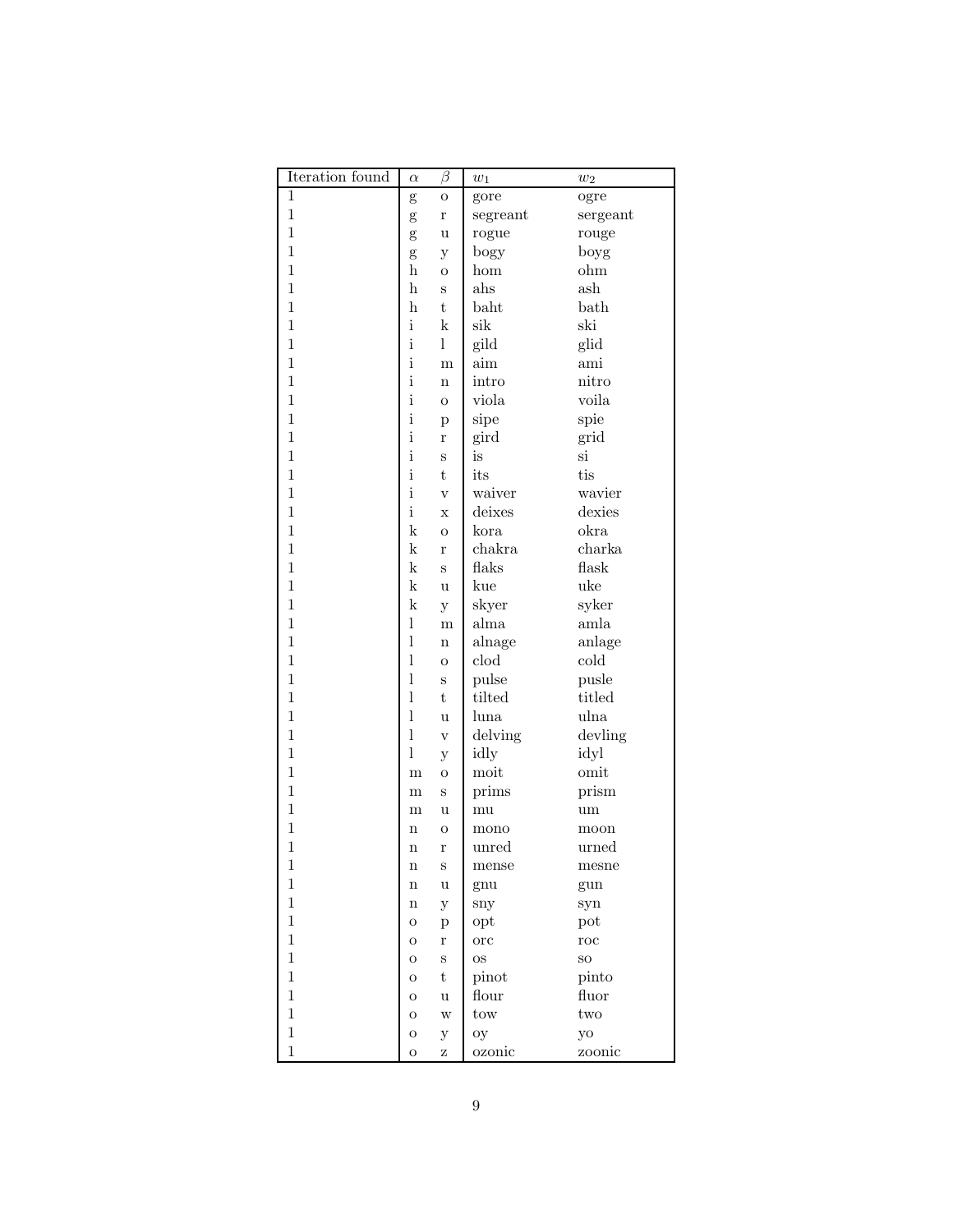| Iteration found         | $\alpha$     | $\beta$                   | $\boldsymbol{w}_1$ | $\boldsymbol{w}_2$   |
|-------------------------|--------------|---------------------------|--------------------|----------------------|
| $\mathbf{1}$            | $\mathbf{p}$ | S                         | cups               | cusp                 |
| $\mathbf{1}$            | $\mathbf{p}$ | u                         | pus                | ups                  |
| $\mathbf{1}$            | p            | $\mathbf y$               | spying             | syping               |
| $\mathbf{1}$            | $\bf r$      | t                         | parton             | patron               |
| $\mathbf{1}$            | $\bf r$      | u                         | run                | $_{\rm urn}$         |
| $\mathbf{1}$            | $\bf r$      | $\bar{V}$                 | larva              | lavra                |
| $\mathbf{1}$            | r            | у                         | trye               | tyre                 |
| $\mathbf 1$             | S            | t                         | $_{\rm star}$      | tsar                 |
| 1                       | S            | u                         | suer               | user                 |
| $\mathbf{1}$            | S            | y                         | busy               | buys                 |
| $\mathbf{1}$            | t            | u                         | lotus              | louts                |
| $\mathbf{1}$            | $\rm t$      |                           |                    |                      |
|                         | $\mathbf b$  | $\mathbf y$               | fluty              | fluyt<br>cab         |
| $\overline{2}$          |              | $\overline{c}$            | $_{\rm bac}$       |                      |
| $\overline{\mathbf{c}}$ | $\mathbf b$  | $\mathbf d$               | bad                | dab                  |
| $\overline{2}$          | $\mathbf b$  | e                         | bed                | deb                  |
| $\overline{2}$          | $\mathbf b$  | g                         | bag                | gab                  |
| $\overline{2}$          | $\mathbf b$  | $\boldsymbol{\mathrm{h}}$ | boh                | hob                  |
| $\overline{2}$          | $\mathbf b$  | $\mathbf k$               | bok                | kob                  |
| $\overline{2}$          | $\mathbf b$  | m                         | bombed             | mobbed               |
| $\overline{2}$          | $\mathbf b$  | $\mathbf n$               | ban                | nab                  |
| $\overline{2}$          | $\mathbf b$  | S                         | abs                | sab                  |
| $\overline{2}$          | $\mathbf b$  | $\rm t$                   | bat                | tab                  |
| $\overline{2}$          | $\mathbf b$  | u                         | babu               | buba                 |
| $\overline{2}$          | $\mathbf b$  | W                         | bawble             | wabble               |
| $\overline{c}$          | $\mathbf b$  | у                         | boy                | yob                  |
| $\overline{2}$          | $\mathbf b$  | Ζ                         | bozo               | zobo                 |
| $\overline{2}$          | $\mathbf c$  | $\mathbf d$               | cade               | dace                 |
| $\overline{2}$          | $\mathbf c$  | е                         | aced               | ecad                 |
| $\overline{2}$          | $\mathbf c$  | $\rm f$                   | cafe               | face                 |
| $\overline{2}$          | $\mathbf c$  | g                         | corgi              | orgic                |
| $\overline{2}$          | $\mathbf c$  | $\bold{h}$                | cache              | chace                |
| $\overline{2}$          | $\mathbf c$  | j                         | carcajou           | carjacou             |
| $\overline{2}$          | C            | $\mathbf{l}$              | clay               | lacy                 |
| $\overline{2}$          | C            | m                         | came               | mace                 |
| $\overline{2}$          | C            | p                         | cap                | pac                  |
| $\overline{2}$          | C            | t                         | cate               | tace                 |
| $\overline{c}$          | с            | u                         | cur                | $^{\text{ruc}}$      |
| $\overline{2}$          | $\mathbf c$  | $\rm V$                   | cive               | vice                 |
| $\overline{2}$          | $\mathbf c$  | W                         | cawk               | wack                 |
| $\overline{2}$          | $\rm d$      | $\rm f$                   | $\det$             | $\operatorname{fed}$ |
| $\overline{2}$          | $\mathbf d$  | $\bold{h}$                | dah                | had                  |
| $\overline{2}$          | $\mathbf d$  | $\mathbf k$               | deke               | eked                 |
| $\overline{2}$          | $\mathbf d$  | $_{\rm m}$                | dam                | mad                  |
|                         | $\mathbf d$  | $\bf n$                   | and                | $d$ an               |
| $\frac{2}{2}$           | $\mathbf d$  |                           | dap                | pad                  |
| $\overline{2}$          | $\mathbf d$  | $\mathbf{p}$              | das                | sad                  |
| $\overline{2}$          |              | $\rm S$                   |                    |                      |
|                         | $\mathbf d$  | $\rm t$                   | dart               | trad                 |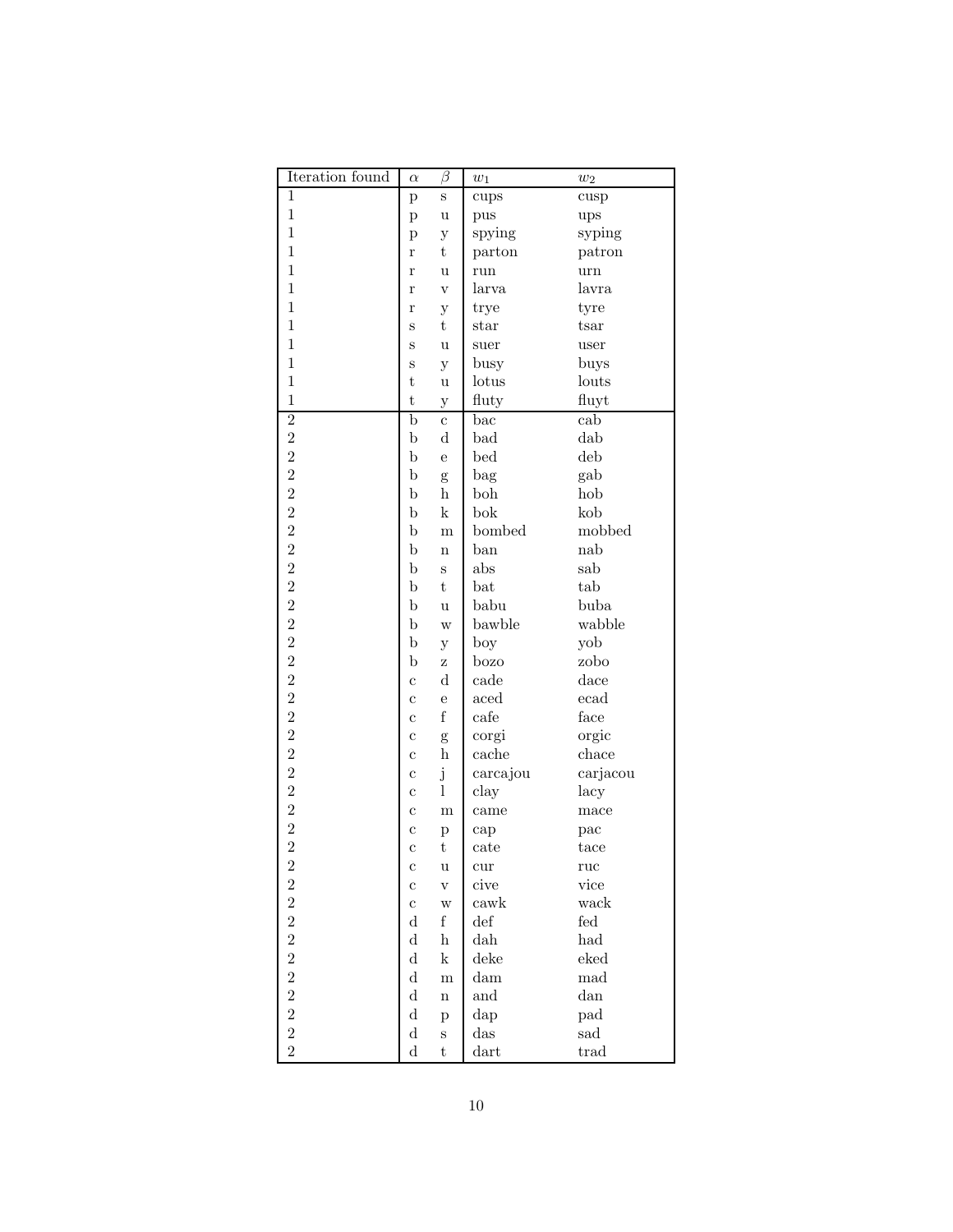| Iteration found                  | $\alpha$                  | $\beta$                   | $w_1$                | $w_2$                   |
|----------------------------------|---------------------------|---------------------------|----------------------|-------------------------|
| $\overline{2}$                   | $\mathbf d$               | $\mathbf V$               | avid                 | diva                    |
| $\overline{2}$                   | $\rm d$                   | W                         | $_{\rm{daw}}$        | wad                     |
| $\overline{2}$                   | $\mathbf d$               | у                         | $_{\rm{dry}}$        | yard                    |
| $\overline{2}$                   | e                         | Х                         | taxes                | texas                   |
| $\overline{2}$                   | $\mathbf f$               | g                         | fig                  | gif                     |
| $\overline{2}$                   | $\mathbf f$               | k                         | faik                 | kaif                    |
| $\overline{2}$                   | $\rm f$                   | 1                         | flit                 | lift                    |
| $\overline{2}$                   | $\rm f$                   | $\mathbf n$               | fain                 | $n$ aif                 |
| $\overline{2}$                   | $\rm f$                   | $\bf r$                   | $\operatorname{arf}$ | far                     |
| $\overline{2}$                   | $\rm f$                   | S                         | fast                 | saft                    |
| $\overline{2}$                   | $\rm f$                   | $\rm t$                   | $_{\rm eft}$         | tef                     |
| $\overline{2}$                   | $\rm f$                   | $\mathbf{y}$              | oofy                 | yoof                    |
| $\overline{2}$                   | g                         | $\boldsymbol{\mathrm{h}}$ | gash                 | hags                    |
|                                  | g                         | m                         | gum                  | mug                     |
|                                  | g                         | p                         | gape                 | page                    |
|                                  | g                         | S                         | gas                  | sag                     |
| 2 2 2 2 2 2 2 2 2 2 2            | g                         | $\rm t$                   | gat                  | tag                     |
|                                  | g                         | $\mathbf{V}$              | gave                 | vega                    |
|                                  |                           | W                         | gowan                | wagon                   |
|                                  | g<br>$\bold{h}$           | i                         | his                  | ish                     |
|                                  | $\bold{h}$                | $\mathbf k$               | hoka                 | koha                    |
|                                  | $\boldsymbol{\mathrm{h}}$ | 1                         | ashler               | lasher                  |
|                                  | $\boldsymbol{\mathrm{h}}$ | m                         | amahs                | shama                   |
|                                  | $\mathbf h$               | $\mathbf n$               | han                  | nah                     |
| $\overline{2}$                   | $\mathbf h$               |                           | hap                  | $\mathop{\mathrm{pah}}$ |
| $\overline{2}$                   | $\mathbf h$               | $\mathbf{p}$<br>r         | hare                 | rhea                    |
| $\overline{2}$                   | $\mathbf h$               |                           | chout                | $\hbox{couth}$          |
| $\overline{2}$                   | $\mathbf h$               | u                         | how                  | who                     |
| $\overline{2}$                   | $\mathbf h$               | W                         |                      |                         |
| $\overline{2}$                   | $\mathbf{i}$              | у                         | hay                  | yah                     |
|                                  | $\mathbf{i}$              | u                         | situs                | suits                   |
| $\overline{2}$                   |                           | у                         | lily                 | yill                    |
| $\overline{2}$<br>$\overline{2}$ | j                         | $\bf r$<br>$\mathbf{l}$   | jar<br>alko          | raj                     |
|                                  | $\mathbf k$               |                           |                      | kola                    |
| $\overline{2}$                   | $\mathbf k$               | $\mathbf{m}$              | kam                  | mak                     |
| $\overline{2}$<br>$\overline{2}$ | $\mathbf k$               | $\mathbf n$               | ken                  | nek                     |
|                                  | k                         | $\mathbf{p}$              | keep                 | peek                    |
| $\overline{2}$                   | k                         | t                         | kat                  | $\text{tak}$            |
| $\overline{2}$                   | k                         | $\rm V$                   | kavass               | vakass                  |
| $\overline{2}$                   | $\mathbf k$               | W                         | kawa                 | waka                    |
| $\overline{2}$                   | $\mathbf{l}$              | $\, {\bf p}$              | lap                  | pal                     |
| $\overline{2}$                   | $\mathbf{l}$              | $\mathbf r$               | lear                 | real                    |
| $\frac{2}{2}$                    | $\mathbf{l}$              | W                         | awl                  | law                     |
|                                  | $\mathbf{l}$              | $\mathbf X$               | axles                | laxes                   |
| $\overline{2}$                   | $\mathbf{l}$              | Ζ                         | laze                 | zeal                    |
| $\overline{2}$                   | $_{\rm m}$                | $\bf n$                   | man                  | nam                     |
| $\overline{2}$                   | $_{\rm m}$                | $\, {\bf p}$              | map                  | pam                     |
| $\overline{2}$                   | $_{\rm m}$                | $\bf r$                   | mar                  | ram                     |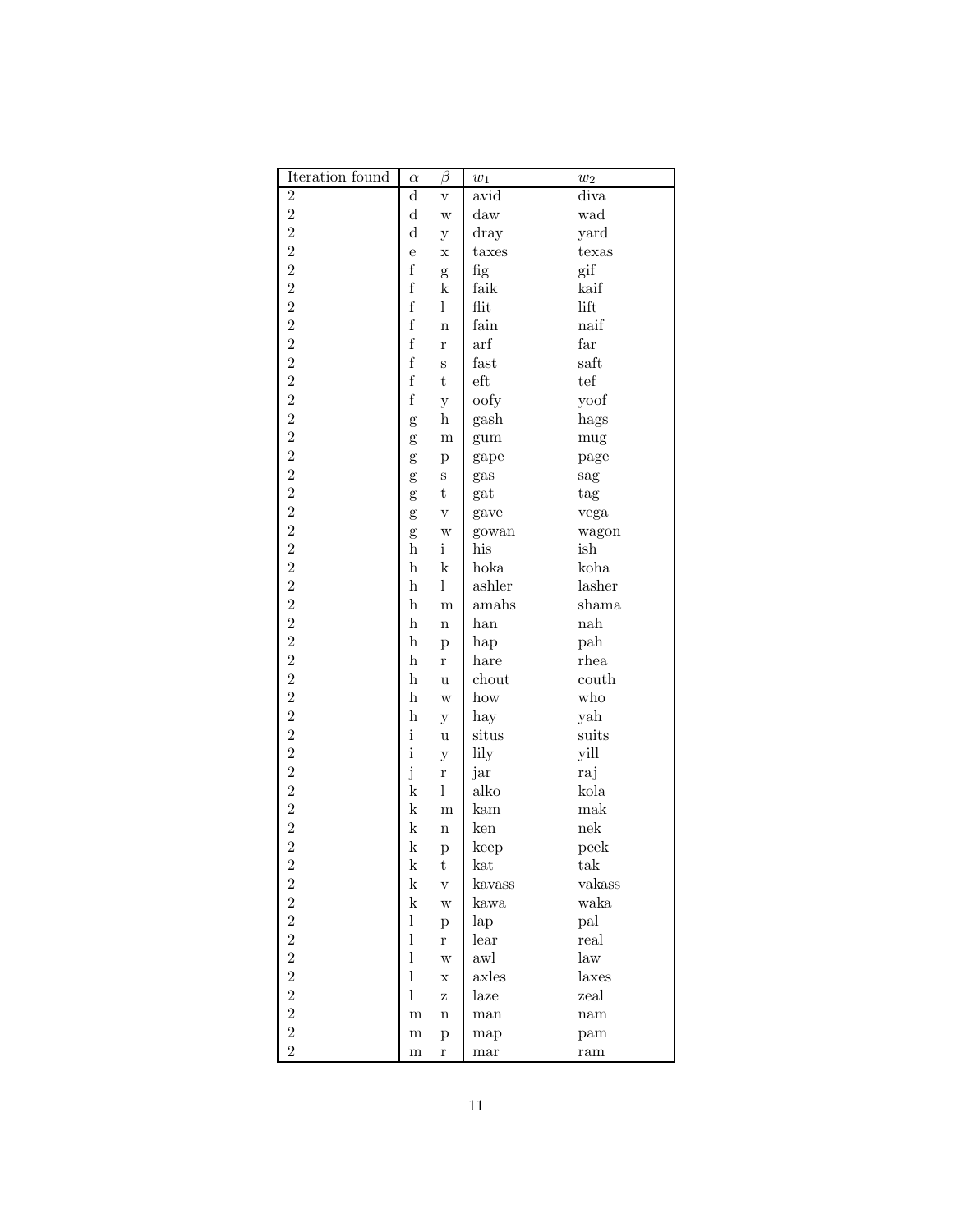| Iteration found  | $\alpha$                   | $\beta$                        | $\boldsymbol{w}_1$ | $w_2$           |
|------------------|----------------------------|--------------------------------|--------------------|-----------------|
| $\boldsymbol{2}$ | m                          | t                              | $_{\rm mat}$       | $\tan$          |
| $\overline{2}$   | m                          | W                              | mew                | wem             |
| $\overline{2}$   | m                          | у                              | may                | yam             |
| $\overline{2}$   | m                          | Ζ                              | mozo               | zoom            |
| $\overline{2}$   | n                          | $\mathbf{p}$                   | nap                | pan             |
| $\overline{2}$   | n                          | t                              | $_{\rm nat}$       | tan             |
| $\overline{2}$   | $\mathbf n$                | $\overline{\mathbf{V}}$        | nave               | vane            |
| $\overline{2}$   | $\mathbf n$                | W                              | naw                | wan             |
| $\overline{2}$   | $\mathbf n$                | Ζ                              | winze              | wizen           |
| $\overline{2}$   | $\mathbf O$                | $\bar{V}$                      | avo                | ova             |
| $\overline{2}$   | $\mathbf O$                | $\mathbf X$                    | diaxon             | dioxan          |
| $\overline{2}$   | p                          | $\bf r$                        | par                | rap             |
| $\overline{2}$   | p                          | t                              | pat                | tap             |
| $\overline{2}$   | p                          | $\bar{V}$                      | pavid              | vapid           |
| $\overline{2}$   | p                          | W                              | paw                | wap             |
| $\overline{2}$   | r                          | S                              | ruse               | user            |
| $\overline{2}$   | r                          | W                              | raw                | war             |
| $\overline{2}$   | r                          | Ζ                              | bazar              | braza           |
| $\overline{2}$   | S                          | $\mathbf V$                    | sav                | vas             |
| $\overline{2}$   | S                          | W                              | saw                | was             |
| $\overline{2}$   | S                          | X                              | axes               | saxe            |
| $\overline{2}$   | S                          | Ζ                              | saz                | zas             |
| $\overline{2}$   | t                          | $\bar{V}$                      | tav                | vat             |
| $\overline{2}$   | t                          | W                              | taw                | wat             |
| $\overline{2}$   | t                          | $\mathbf x$                    | axites             | taxies          |
| $\overline{2}$   | t                          | Ζ                              | azote              | toaze           |
| $\overline{2}$   | u                          | $\mathbf V$                    | uva                | vau             |
| $\overline{2}$   | u                          |                                |                    |                 |
| $\overline{2}$   | $\rm{V}$                   | $\mathbf{y}$                   | guy<br>nevey       | yug<br>yeven    |
| $\overline{2}$   | W                          | у                              |                    |                 |
| $\overline{3}$   | b                          | у<br>f                         | way<br>beef        | yaw<br>feeb     |
| 3                | $\mathbf b$                |                                | bleep              | plebe           |
| 3                | $\mathbf b$                | $\mathbf{p}$<br>$\mathbf V$    | adverb             | braved          |
| 3                |                            | k                              | cheek              | keech           |
| 3                | $\mathbf c$                |                                | coexist            | exotics         |
| 3                | $\mathbf c$<br>$\mathbf d$ | X                              | desex              |                 |
| 3                | $\rm d$                    | $\mathbf x$                    | $_{\rm dozen}$     | sexed           |
| 3                | $\mathbf f$                | z<br>$\boldsymbol{\mathrm{h}}$ | flash              | zoned<br>halfs  |
| 3                | $\mathbf f$                |                                | flamed             | malfed          |
| 3                | $\mathbf f$                | m                              | coif               | foci            |
| 3                | $\mathbf f$                | $\mathbf O$                    |                    |                 |
| 3                | $\mathbf f$                | $\, {\bf p}$                   | earflap            | parafle<br>surf |
| 3                | $\rm f$                    | $\mathbf u$                    | furs               |                 |
| 3                | $\rm f$                    | $\mathbf v$                    | favorer            | overfar         |
| 3                |                            | W                              | fretsaw            | wafters         |
|                  | $\,$ h                     | $\rm V$                        | halvas             | lavash          |
| 3                | $\,$ h                     | $\mathbf x$                    | hoaxed             | oxhead          |
| 3                | $\boldsymbol{\mathrm{h}}$  | $\rm{Z}$                       | hazmat             | matzah          |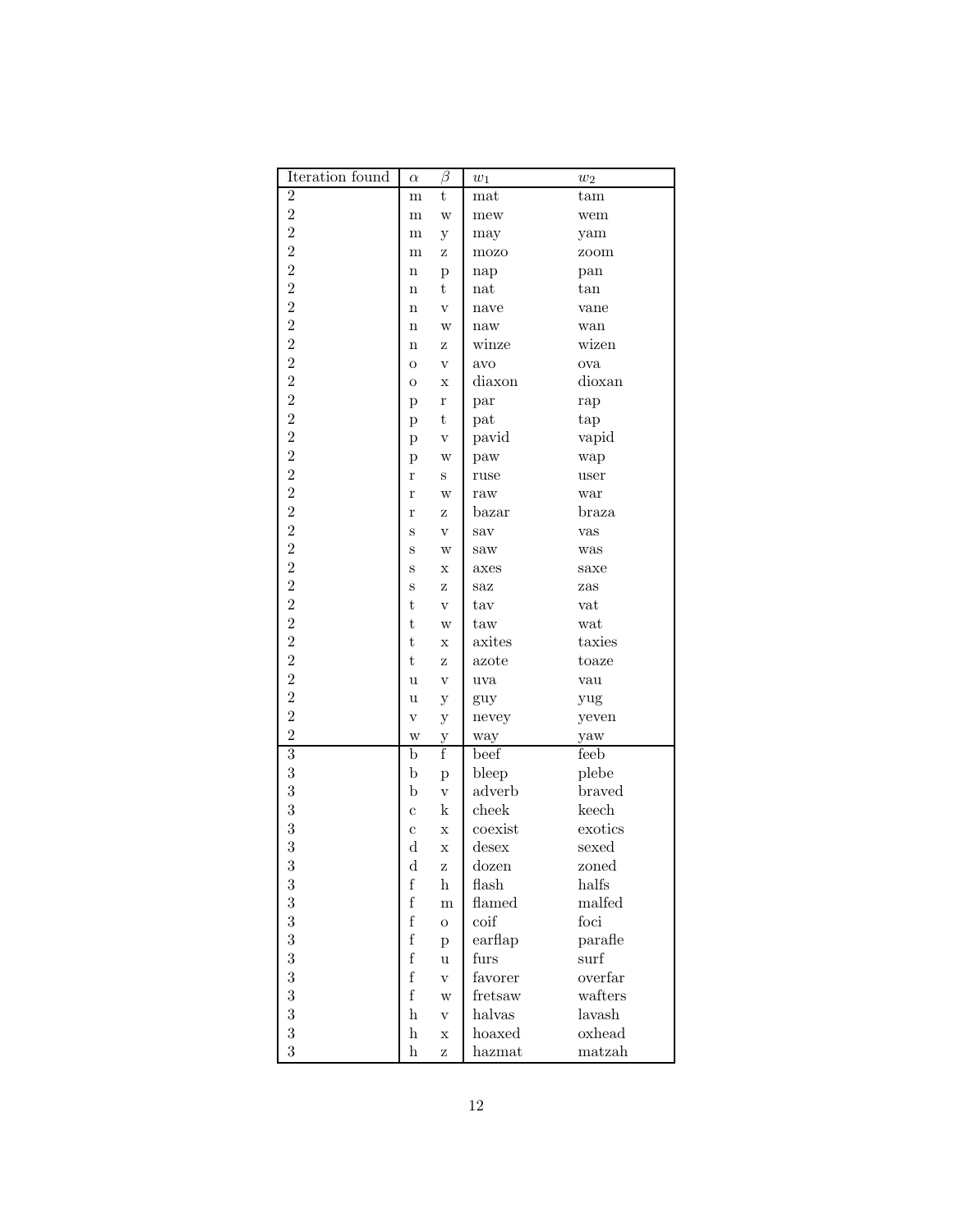| Iteration found | $\alpha$                | $\beta$                   | $w_1$         | $w_2$                      |
|-----------------|-------------------------|---------------------------|---------------|----------------------------|
| 3               | i                       | W                         | sinew         | swine                      |
| 3               | i                       | Z                         | sitz          | zits                       |
| 3               | m                       | $\overline{\mathbf{V}}$   | mover         | vomer                      |
| 3               | m                       | Х                         | exams         | maxes                      |
| 3               | n                       | X                         | exons         | noxes                      |
| 3               | р                       | X                         | expos         | poxes                      |
| 3               | р                       | z                         | spaz          | zaps                       |
| 3               | r                       | X                         | rexes         | sexer                      |
| 3               | u                       | W                         | outwash       | washout                    |
| 3               | u                       | X                         | exul          | luxe                       |
| 3               | u                       | z                         | azurines      | suzerain                   |
| 3               | $\overline{\mathrm{V}}$ | W                         | advew         | waved                      |
| 3               | W                       | X                         | taxwise       | waxiest                    |
| 3               | у                       | z                         | lysozymes     | zymolyses                  |
| $\overline{4}$  | b                       | $\mathbf x$               | bruxes        | $\overline{\text{exurbs}}$ |
| $\overline{4}$  | $\overline{c}$          | Z                         | citizen       | zincite                    |
| 4               | g                       | X                         | exerting      | genetrix                   |
| $\overline{4}$  | g                       | Ζ                         | gazy          | zyga                       |
| 4               | X                       | $\mathbf{y}$              | prexy         | pyrex                      |
| manual          | a                       | $\mathbf q$               | aquiline      | quiniela                   |
| manual          | b                       | j                         | baju          | juba                       |
| manual          | $\mathbf c$             | $\overline{q}$            | cinque        | quince                     |
| manual          | $_{\rm d}$              | j                         | jumared       | mudejar                    |
| manual          | $_{\rm d}$              | $\overline{q}$            | derequisition | requisitioned              |
| manual          | e                       | j                         | adjuster      | readjust                   |
| manual          | e                       | $\overline{q}$            | equators      | quaestor                   |
| manual          | g                       | j                         | gju           | jug                        |
| manual          | h                       | j                         | hadji         | jihad                      |
| manual          | h                       | $\mathbf q$               | haiques       | quashie                    |
| manual          | $\mathbf{i}$            | j                         | ijtihads      | jihadist                   |
| manual          | $\mathbf{i}$            | $\overline{q}$            | uniquest      | unquiets                   |
| manual          | $\mathbf{j}$            | m                         | joram         | major                      |
| manual          | $\mathbf{j}$            | $\mathbf n$               | abjoints      | banjoist                   |
| manual          | $\mathbf{j}$            | $\mathbf O$               | journos       | sojourn                    |
| manual          | $\mathbf{j}$            | р                         | jaup          | puja                       |
| manual          | j                       | S                         | joes          | sjoe                       |
| manual          | J                       | t                         | jeats         | tajes                      |
| manual          | $\mathbf{j}$            | u                         | rejoindures   | surrejoined                |
| manual          | j                       | $\ensuremath{\mathbf{V}}$ | jayvee        | veeyjay                    |
| manual          | 1                       | q                         | liquidate     | qualitied                  |
| manual          | m                       | $\mathbf q$               | masque        | squame                     |
| manual          | n                       | $\mathbf q$               | equinity      | inequity                   |
| manual          | О                       | $\mathbf q$               | quote         | toque                      |
| manual          | p                       | q                         | equip         | pique                      |
| manual          | $\boldsymbol{q}$        | $\bf r$                   | quester       | request                    |
| manual          | $\boldsymbol{q}$        | S                         | quakes        | squeak                     |
| manual          | $\overline{q}$          | t                         | quoter        | torque                     |